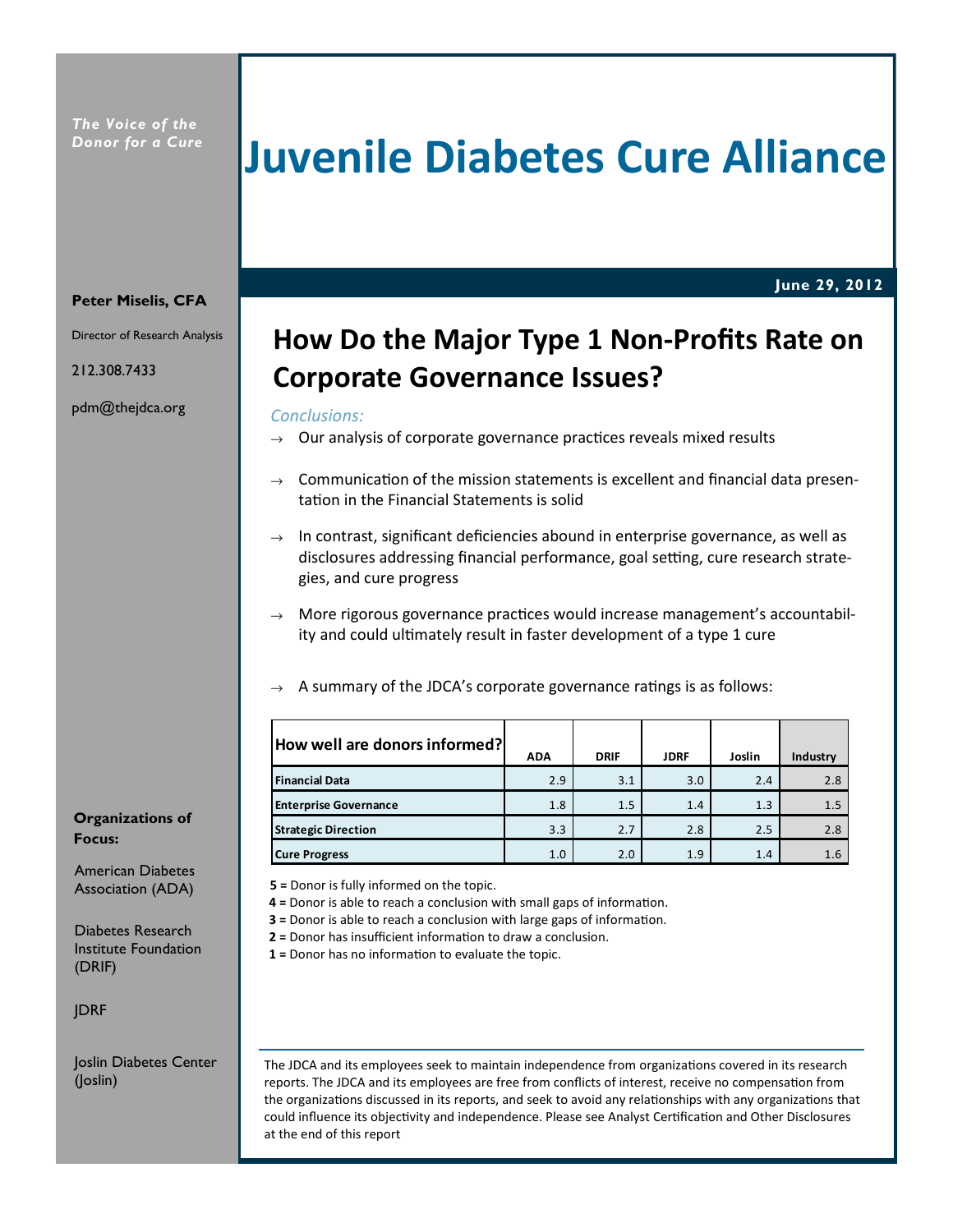This is the third report in an ongoing series of analyses on corporate governance among the four non-profits in the JDCA's coverage universe. Previous reports in this series reviewed the importance of corporate governance and examined the frequency and timeliness of the non-profits' communications with stakeholders.

This report rates the non-profits' proficiency in four key corporate governance areas: financial data, strategic direction, cure progress, and enterprise governance. The four categories contain 22 individual subtopics relating to the organizations' operations and performance, overall communications, and accountability to stakeholders.

Below please find the template that we use to rate the non-profits according to four measures of disclosure: transparency, consistency, timeliness, and thoroughness. Ratings are assigned on a scale of 1-5 (1 = donor has no information to evaluate the topic to  $5 =$  donor is fully informed on the topic). Ratings are determined based on the quality of each organization's reporting and how well their communications inform donors.

|                                                              | motoughness<br>Transportancy<br>Conteistency |  |            |  |                 |  |
|--------------------------------------------------------------|----------------------------------------------|--|------------|--|-----------------|--|
|                                                              |                                              |  | Timeliness |  | Overall ratings |  |
| <b>Financial Data</b>                                        |                                              |  |            |  |                 |  |
| <b>Financial statements</b>                                  |                                              |  |            |  |                 |  |
| Investments/cash                                             |                                              |  |            |  |                 |  |
| Research grants                                              |                                              |  |            |  |                 |  |
| Supporting discussion and analysis                           |                                              |  |            |  |                 |  |
| <b>Enterprise Governance</b>                                 |                                              |  |            |  |                 |  |
| Executive officer and director appointment process           |                                              |  |            |  |                 |  |
| Board member and executive officer biographies               |                                              |  |            |  |                 |  |
| Board committee composition                                  |                                              |  |            |  |                 |  |
| Process for determining management compensation              |                                              |  |            |  |                 |  |
| Incentive pay/policy                                         |                                              |  |            |  |                 |  |
| Process for input from stakeholders                          |                                              |  |            |  |                 |  |
| Outside party relationships                                  |                                              |  |            |  |                 |  |
| <b>Strategic Direction</b>                                   |                                              |  |            |  |                 |  |
| Mission statement provided                                   |                                              |  |            |  |                 |  |
| What are near-term specific goals and objectives             |                                              |  |            |  |                 |  |
| Collaborations with commercial enterprises                   |                                              |  |            |  |                 |  |
| Discussion of changes in strategic directives                |                                              |  |            |  |                 |  |
| <b>Cure Progress</b>                                         |                                              |  |            |  |                 |  |
| Adopted formal definition of a type 1 cure                   |                                              |  |            |  |                 |  |
| A specific cure-by date                                      |                                              |  |            |  |                 |  |
| Creation of short-term cure research goals/milestones        |                                              |  |            |  |                 |  |
| Spending on type 1 cure research                             |                                              |  |            |  |                 |  |
| Areas of type 1 cure research funding                        |                                              |  |            |  |                 |  |
| Discussion and analysis of achievements/shortfalls           |                                              |  |            |  |                 |  |
| Discussion of any shifts in type 1 research funding strategy |                                              |  |            |  |                 |  |

For further details on the 22 subtopics, please see Appendix A on page 8.

For definitions of the four measures (transparency, consistency, timeliness, and thoroughness), please see Appendix B on page 9.

For a further explanation of the 1-5 ratings scale, please see Appendix C on page 9.

For the complete compilation of ratings for each non-profit and for an industry-wide perspective, please see Appendix D on page 10.

The four non-profits' annual donations in each of the past several years ranged from several million dollars to over \$200 million. Considering the significant sums involved, there is an obligation on the part of management to be transparent and to fully communicate both the strategic direction and the system of controls of the organization. The SEC's guidelines for reporting timeliness for small companies is an appropriate benchmark for the major type 1 non-profits given their multi-million dollar size and their dependency on donor contributions.

Our ratings incorporate communications and disclosures via the annual report, website, Form 990, financial statements, and other public documents. The JDCA made every attempt to maintain objectivity, independence, and consistency of approach when compiling and analyzing information. Ratings are not influenced by the degree to which the JDCA is in agreement with the non-profits' operating strategies or mission. In the next section we present our analysis and findings first for the four major type 1 non-profits individually and then for the four organizations combined to form an industry-wide perspective.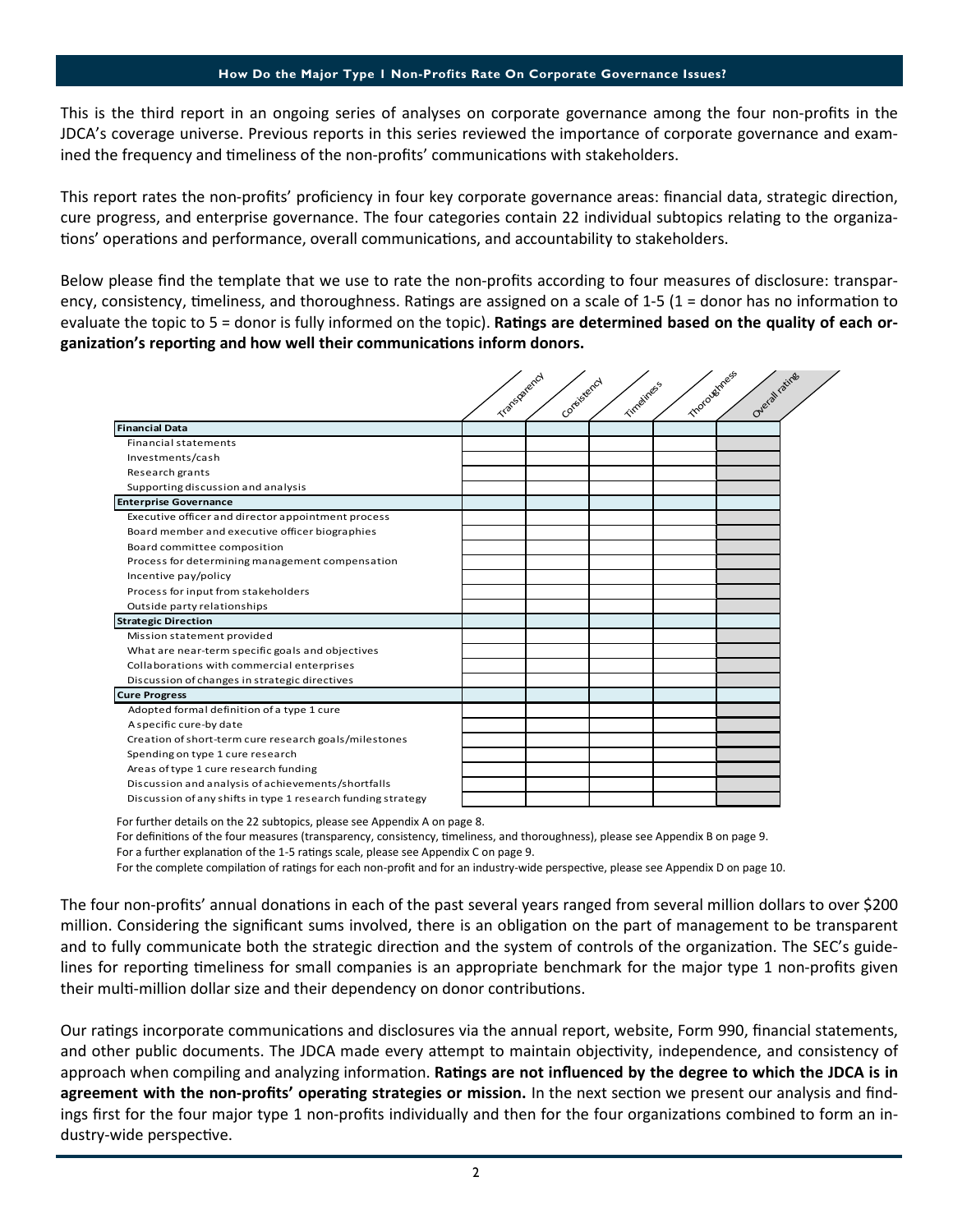#### ADA

|                              | Transparency | Consistency | Timeliness |     | Thoroughness<br>Overall ratings |  |
|------------------------------|--------------|-------------|------------|-----|---------------------------------|--|
| <b>Financial Data</b>        | 3.0          | 2.8         | 3.0        | 2.8 | 2.9                             |  |
| <b>Enterprise Governance</b> | 1.9          | 1.7         | 1.7        | 1.7 | 1.8                             |  |
| <b>Strategic Direction</b>   | 3.7          | 3.3         | 3.7        | 2.7 | 3.3                             |  |
| <b>Cure Progress</b>         | 1.0          | 1.0         | 1.0        | 1.0 | 1.0                             |  |

Similar to the other non-profits, the ADA's governance ratings are mixed. Strategic direction received relatively high ratings while the presentation of financial data is satisfactory. Areas of deficiency include goal setting, type 1 cure progress, and enterprise governance.

- $\rightarrow$  Ratings are generally solid in the strategic direction category due to the recent publication of its 2012-15 Strategic Plan. This document provides a window into the organization's vision for the next four years and the components of the ADA's overall mission. Measurable goals are presented for 2015, however, the research section of the Plan lacks specificity. In addition, much of the commentary contained in the Strategic Plan is vague, and the research discussion makes no distinction between type 1 and type 2.
- The ADA recently completed its four-year 2008-11 strategic plan. No analysis of its performance for that period was publicly disclosed, nor are there any comparisons of the current four-year strategic plan with the four-year period just completed.
- $\rightarrow$  Ratings for financial data were in line with the industry average due to strength in the presentation of the numbers. However, there was very little supporting discussion and analysis of the data.
- $\rightarrow$  The ADA's publications make no disclosures regarding the breakdown of research grants between type 1 and type 2 or the allocations for type 1 cure research. There is no meaningful supporting discussion or analysis of research allocations.
- $\rightarrow$  Virtually no insights are provided into type 1 research goals and strategies or cure progress. Any related disclosures are general and few details are provided. Moreover, no definition of a type 1 cure has been adopted and no cure-by date established.
- $\rightarrow$  Disclosures relating to which areas of type 1 cure research receive funding are minimal, at best. There is virtually no reporting and analysis of type 1 research achievements or shortfalls. The annual report contains a bare-bones discussion of type 1 research areas.
- $\rightarrow$  Executive and Board related disclosures are also deficient. Biographies are limited to 5 Directors and 9 senior executives. No transparency is provided into Board member or executive appointments, Board committee composition and duties, the process for determining management's compensation, or executives' incentive pay/policies.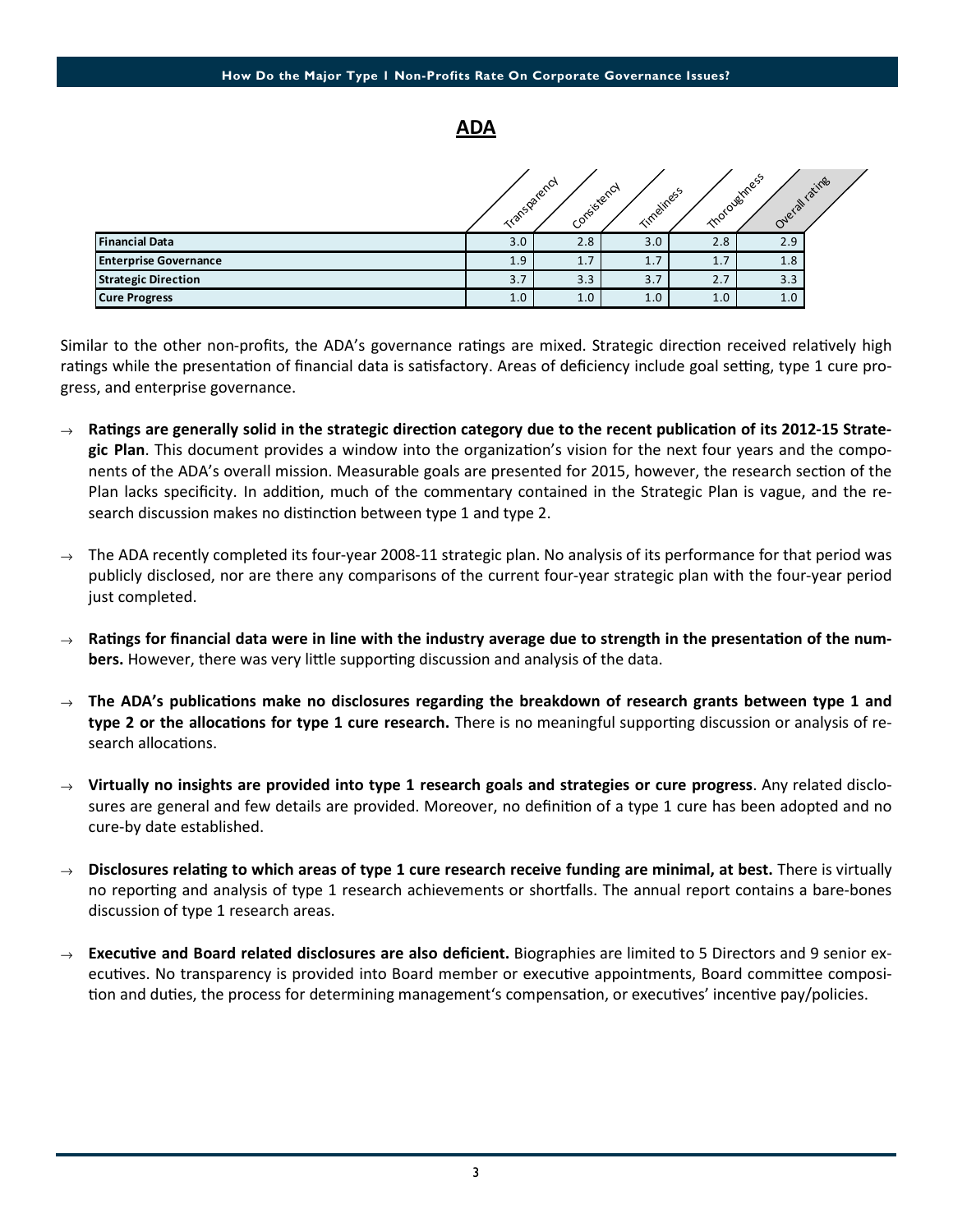DRIF

|                              | Transparency | Consistency | Timeliness | Thoroughness | Overall rating |  |
|------------------------------|--------------|-------------|------------|--------------|----------------|--|
| <b>Financial Data</b>        | 3.0          | 3.0         | 3.5        | 2.8          | 3.1            |  |
| <b>Enterprise Governance</b> | 1.4          | 1.6         | 1.7        | 1.4          | 1.5            |  |
| <b>Strategic Direction</b>   | 3.0          | 2.5         | 3.0        | 2.3          | 2.7            |  |
| <b>Cure Progress</b>         | 2.0          | 2.0         | 2.1        | 2.0          | 2.0            |  |

The DRIF is a fundraising organization for the DRI at the University of Miami, to which it directs all of its research grant dollars. Its governance ratings for the past year are above the industry average for financial data and cure progress and in line with the industry for enterprise governance and strategic direction.

- $\rightarrow$  Strengths include the widespread communication of its mission statement. Also, the Statement of Functional Expenses is relatively detailed, which we view favorably. However, the Financial Statements were issued  $4\frac{1}{2}$ months after its fiscal year end, later than the SEC timeliness guideline of 90 days.
- Publication of the annual report occurs nearly twelve months after the end of the fiscal year, not at all timely for donors who seek a review and analysis of the prior year's performance and an outlook for the current year. In addi tion, the annual report contains only abbreviated financial disclosures and lacks a thorough discussion and analysis of the organization's financial condition, fundraising trends, and outlook.
- $\rightarrow$  Much of the annual report focuses on the cure research work being conducted at the DRI with few details disclosed about exactly what research the DRIF is funding. Moreover, the DRIF does not explain its criteria for "cure research," so some of their self-defined cure projects may not fit a donors' understanding of a potential type 1 cure.
- $\rightarrow$  Transparency into DRIF-funded research grants is limited because only one total figure for research grants is provided in the annual report and on the Form 990. There is no breakdown of spending by specific research area or category. In addition, no complete list or description (abstracts) of its funded research projects is available on the website or in published documents.
- $\rightarrow$  Similar to the other three diabetes non-profits, the DRIF has not adopted a formal definition of a type 1 cure nor has it established a cure-by date
- No disclosures are made by the DRIF with respect to short-term or long-term research goals
- $\rightarrow$  Enterprise governance is an area with ample opportunity for improved transparency. Little, if any, transparency is provided for the process of executive officer and Board member appointments, committee composition, and other leadership matters.
- $\rightarrow$  Biographies are provided for all Board members, which is a positive. However, executives' biographies are limited to the CEO, who is also a Board member.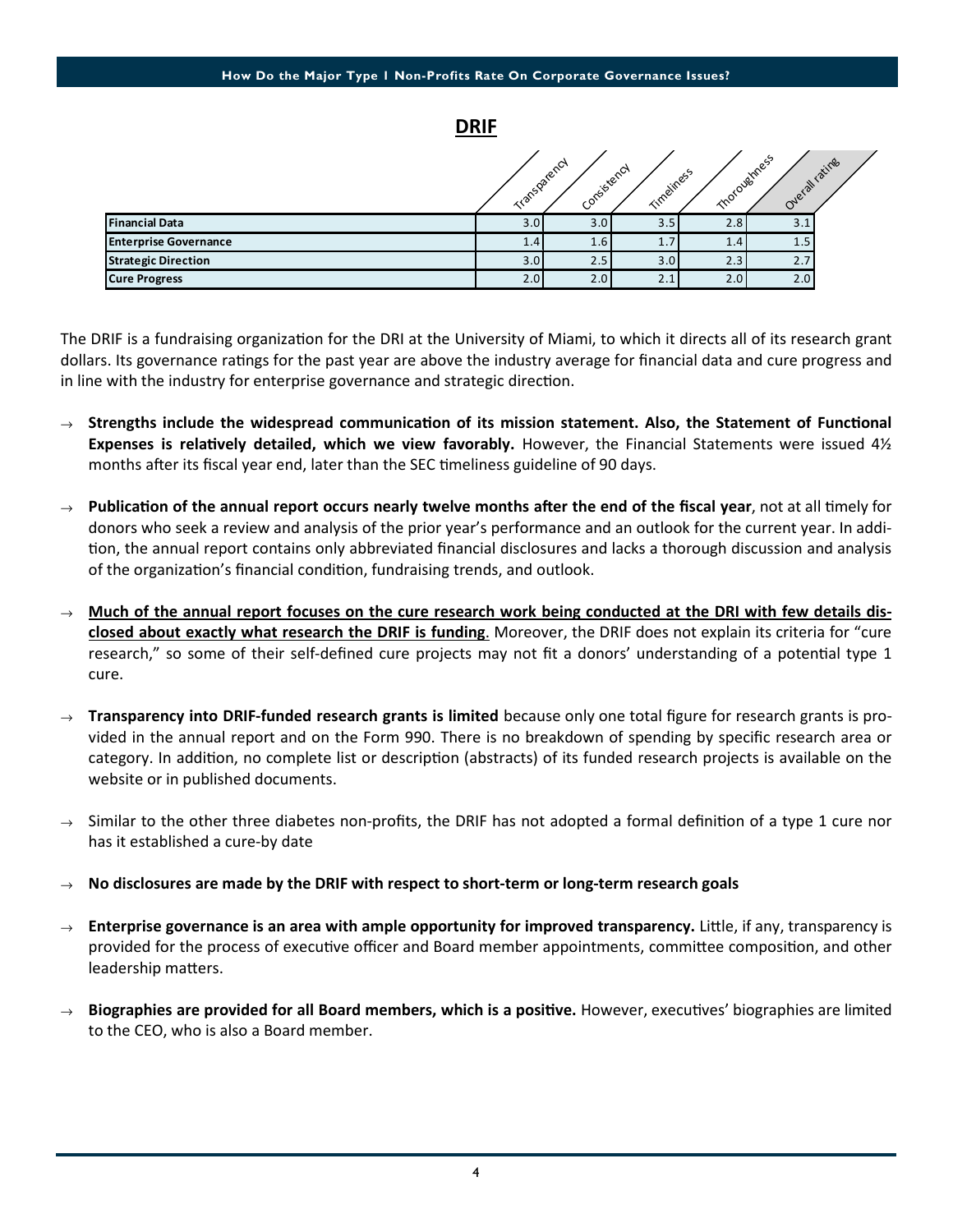

|                              | Transparency | Consistency      | Timeliness |     | Thoroughness<br>Overall ratings |  |
|------------------------------|--------------|------------------|------------|-----|---------------------------------|--|
| <b>Financial Data</b>        | 3.3          | 2.5              | 3.3        | 3.0 | 3.0                             |  |
| <b>Enterprise Governance</b> | 1.4          | 1.4 <sub>l</sub> | 1.4        | 1.4 | 1.4                             |  |
| <b>Strategic Direction</b>   | 2.8          | 2.8              | 2.8        | 2.8 | 2.8                             |  |
| <b>Cure Progress</b>         | 2.0          | 1.9              | 2.0        | 1.7 | 1.9                             |  |

JDRF's overall rankings within the four governance categories exhibit strengths as well as opportunities for improvement. Presentation of financial data in the Financial Statements document is satisfactory and the mission statement is reiterated in many of its publications. However, with regards to overall strategic direction, cure development progress, and enterprise governance ratings, stakeholders are only partially informed, or no information is provided.

- Presentation of financial data, overall, received solid marks due to the breadth of data presented in JDRF's Financial Statements. A shortcoming, however, results from the absence of a meaningful discussion and analysis of the financial performance, financial condition, and outlook. In addition, the annual report makes only limited financial disclosures (the annual report is published separately from the Financial Statements). Investment gains potentially represent a key source of research funding. Yet there is no meaningful discussion or analysis of JDRF's investment strategy and shifts of holdings between asset classes.
- JDRF poorly disclosed a major shift in its core message and its attendant deprioritization of cure research funding. No thorough description or discussion of the shift in funding emphasis was subsequently made in a JDRF press release, in the annual report, or on its website. We view the omission of this important announcement from JDRF published documents as a very serious deficiency, especially since the shift in funding away from cure research was already underway.<sup>1</sup> The importance of this strategic shift in funding away from cure research warrants a complete disclosure that is readily accessible to donors and other stakeholders. Instead JDRF's strategy shift was disclosed in an interview with the CEO in *diaTribe* in January 2011.<sup>2</sup> This was a highly inappropriate venue to announce a critically important reorganization in operating strategy, in our view.
- $\rightarrow$  Commentary and disclosures for cure goals and for cure progress lack specificity and tend to be vague. This is also true of disclosures for the categories of research that receive funded.
- $\rightarrow$  Numerous collaborations with commercial enterprises are listed on the website, but there is no comprehensive discussion relating to these partnerships. Good corporate governance requires a full disclosure of these details, especially for significant partnerships with huge public companies such as Johnson & Johnson.
- $\rightarrow$  JDRF's website contains a great deal of information relating to its mission that is not disclosed elsewhere. However, locating summary cure-related research information on the website can be difficult.
- $\rightarrow$  Transparency into enterprise governance issues is largely a void. Transparency into the Board structure and the interactions of the various Boards and their exact duties is very deficient. In addition, there is virtually no transparency into the process for determining executives' compensation and other enterprise governance matters.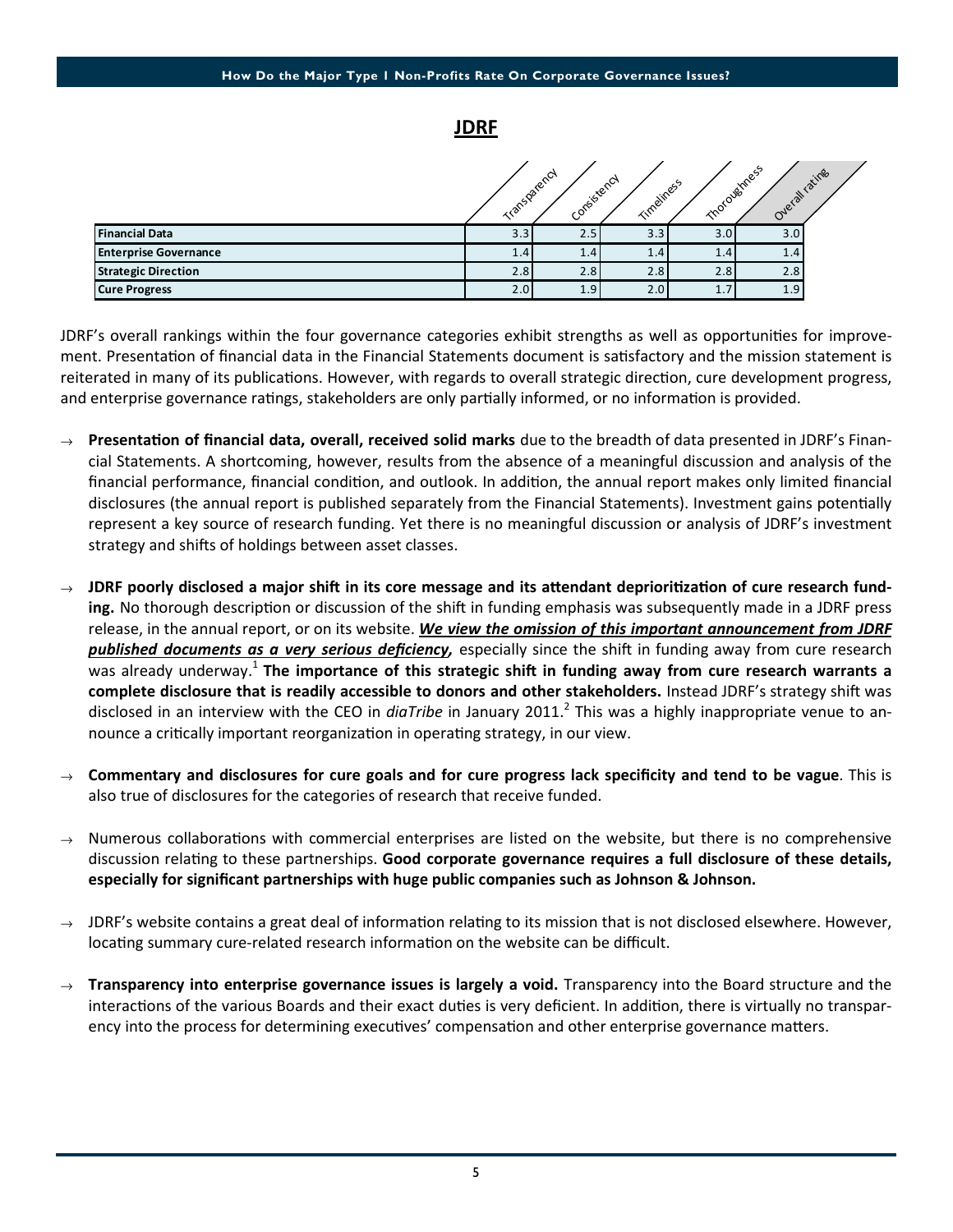Joslin

|                              | Transparency | Confistency | Timeliness |     | Thoroughness<br>Overall ratings |  |
|------------------------------|--------------|-------------|------------|-----|---------------------------------|--|
| <b>Financial Data</b>        | 2.5          | 2.5         | 2.5        | 2.3 | 2.4                             |  |
| <b>Enterprise Governance</b> | 1.3          | 1.3         | 1.3        | 1.3 | 1.3                             |  |
| <b>Strategic Direction</b>   | 2.8          | 2.5         | 2.3        | 2.5 | 2.5                             |  |
| <b>Cure Progress</b>         | 1.6          | 1.3         | 1.3        | 1.3 | 1.4                             |  |

Joslin has the weakest corporate governance practices among the four major type 1 non-profits, according to our analysis. Ratings in each of the four governance categories are below the industry average. One notable positive, however, is the timely issuance of its financial statements. Major areas of deficiency include the timeliness of publication of its annual report, accessibility of information by donors, the establishment of type 1 research goals, and a comprehensive discussion of its type 1 cure research program and cure progress. In addition, management's accountability to donors is limited because there are no publicly available performance metrics by which to gauge performance.

- $\rightarrow$  Joslin's financial statements are issued within 90 days of the fiscal year end, a favorable practice. This is within the SEC's guidelines for small companies for release within 90 days of year end and is more timely than any of the other three non-profits.
- $\rightarrow$  Publication of its Annual Report, however, has been unduly delayed—for nearly three years. The most recent annual report is from 2009. While Joslin may still be in compliance with IRS guidelines for the timeliness of publishing this report, a nearly three year hiatus results in an insufficiently informed donor base and does not provide the foundation for good corporate governance. The annual report should be published every year and provide a thorough picture of the organization's financial health, significant developments, and outlook.
- $\rightarrow$  Financial statements as well as the Form 990 are not accessible on the website. Accessing this information is cumbersome for donors and requires a separate request to Joslin or the use of a third-party information provider to obtain the data. These are basic documents and should be readily accessible to all stakeholders, in our opinion.
- Research grant details are missing, beyond a singular figure. No breakdown is provided differentiating between type 1 and type 2 research nor is there a breakdown between cure/treatments/complications research. There is virtually no transparency into the funding priorities that Joslin places on the various types of research.
- $\rightarrow$  No short-term or long-term type 1 research goals of any kind are publicly disclosed. There is no transparency with respect to a comprehensive and detailed cure development strategy for type 1. In addition, neither a definition of a type 1 cure nor a cure-by date have been established as targets for its type 1 research efforts.
- $\rightarrow$  Reviews and analysis of its type 1 cure research effort tend to be general in nature. A research brochure published a couple of years ago lists research accomplishments for the preceding several years. However, there is little discussion regarding the prioritization of research areas, the major type 1 cure projects and at what stage of their research they are in, and the outlook for these projects.
- $\rightarrow$  Detailed disclosures and transparency in the enterprise governance category involving executives and board of directors is very weak, similar to the other three non-profits.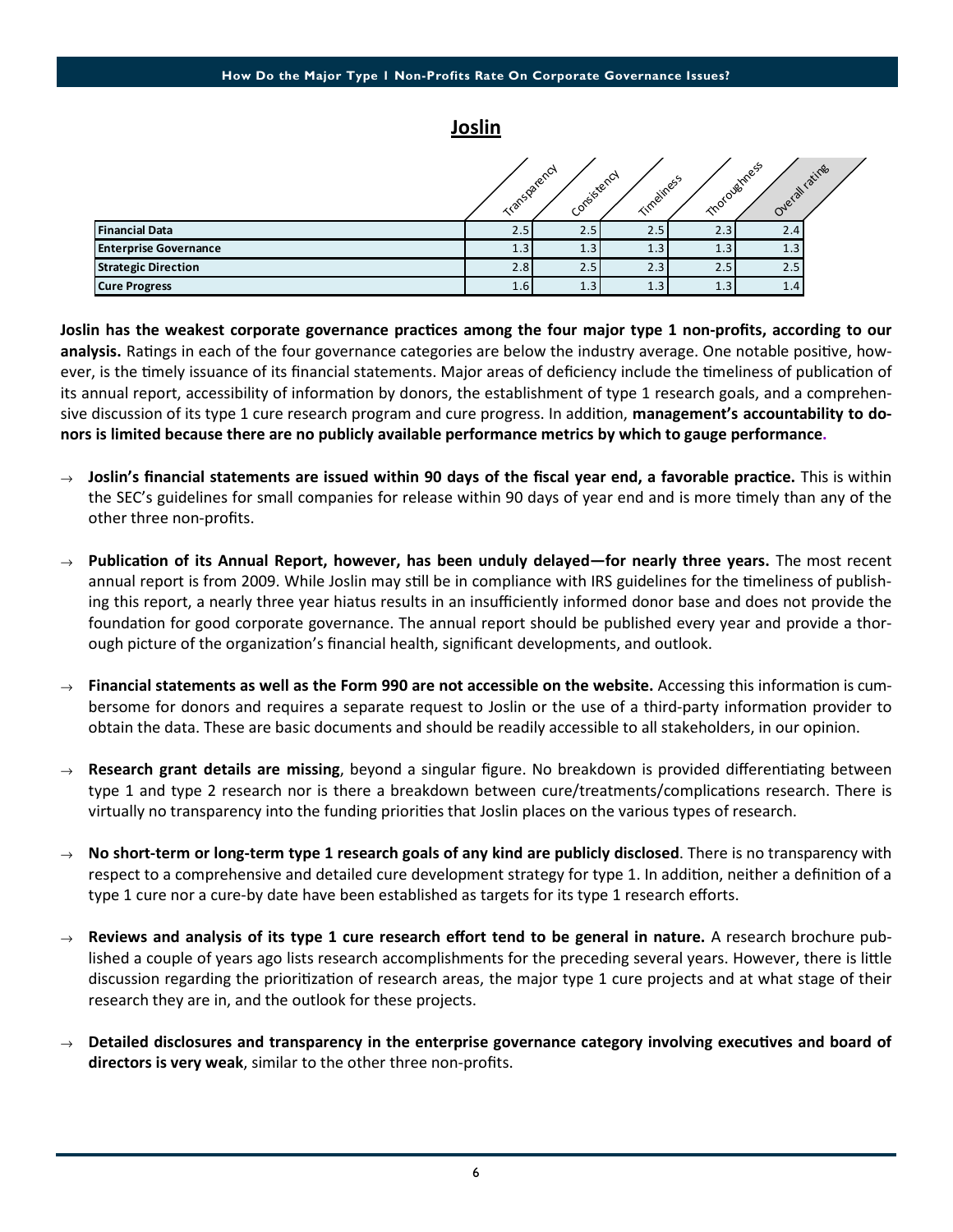## Industry and Summary

|                              | $\mathcal{S}^{\mathcal{P}}$ | ork | $\mathcal{S}^*$ | <b>OSIF</b> | Industry |  |
|------------------------------|-----------------------------|-----|-----------------|-------------|----------|--|
| <b>Financial Data</b>        | 2.9                         | 3.1 | 3.0             | 2.4         | 2.8      |  |
| <b>Enterprise Governance</b> | 1.8                         | 1.5 | 1.4             | 1.3         | 1.5      |  |
| <b>Strategic Direction</b>   | 3.3                         | 2.7 | 2.8             | 2.5         | 2.8      |  |
| <b>Cure Progress</b>         | 1.0                         | 2.0 | 1.9             | 1.4         | $1.6\,$  |  |

Effective corporate governance is vitally important to donors and other stakeholders. Every year the four major type 1 charities attract huge amounts of donor contributions, on which they are very dependent. Therefore, it is incumbent upon the charities to provide timely, transparent, consistent, and thorough communications with their donors and other stakeholders. The non-profits should be held accountable to the same timeliness guidelines that the Securities and Exchange Commission imposes on small public companies for the timeliness of document filings.

The JDCA's corporate governance ratings reveal pockets of strength. The organizations excel in the widespread communication of their mission statements. Financial data is satisfactorily presented in the separately compiled Financial Statements and donors are able to reach conclusions on some financial topics.

On balance, however, the industry's governance ratings are low and imply that donors and other stakeholders do not have the information necessary to fully evaluate and reach informed conclusions on many important matters. Although the raw financial data is generally well presented in the Financial Statements, a complete financial picture of the organization can only be obtained by examining the numbers in conjunction with a thorough financial discussion and analysis, which none of the organizations provide. It should also be noted that only one of the four non-profits meets the SEC's guidelines for filing timeliness of the Financial Statements. For all four organizations, much of the data contained in the Financial Statements is omitted from the annual report.

The category of enterprise governance is severely deficient in both the breadth and thoroughness of disclosures. There is a demonstrated lack of transparency with respect to various issues relating to the Board of Directors including the Director appointment process and committee composition. In addition, extremely few insights are provided into the process for determining management compensation, policies relating to incentive pay, as well as the process for assimilating input from donors and other stakeholders.

Deficiencies in the categories of cure progress and strategic direction are abundant. None of the non-profits have adopted a definition of a type 1 cure nor have any established a cure-by date as a goal. Discussions of type 1 cure progress and the related research strategies are vague and there are no specific tangible short- and long-term type 1 research goals. In addition, organizations that are dual-focused on both type 1 and type 2 (ADA and Joslin) do not publicly disclose funding allocations between the two diseases.

More rigorous and comprehensive corporate governance practices would better inform donors on matters that are important to their decision making. Enhanced transparency and more thorough disclosures would also result in increased accountability by management. That, in turn, could lead to a more expedient development of a type 1 cure.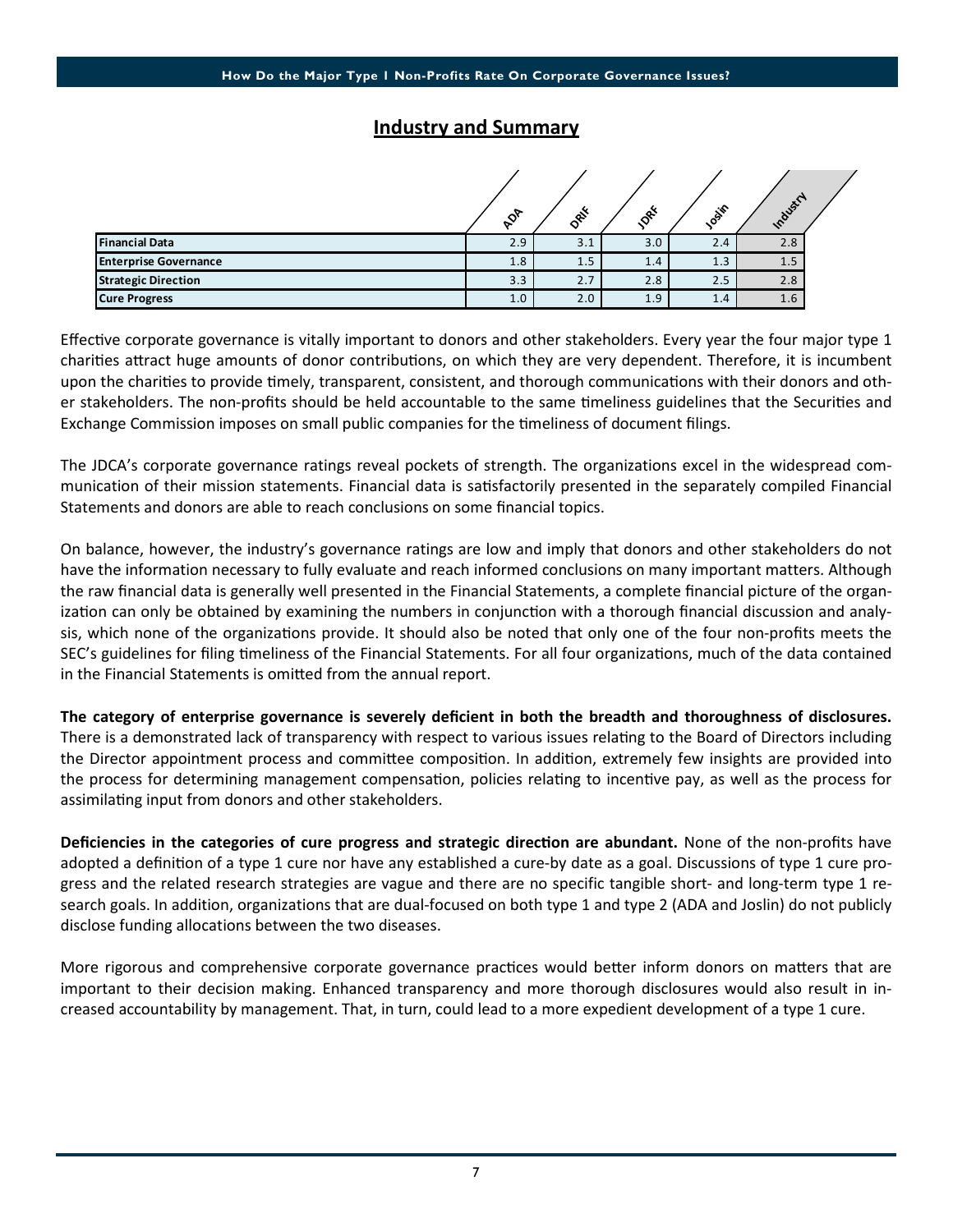# Appendix A

#### 1. Financial Data

- $\rightarrow$  Presentation of financial data, including: Balance sheet, statement of activities, statement of functional expenses (detailed breakdown of the charity's total expenses), and statement of cash flows.
- $\rightarrow$  Presentation of data on investments/cash: Lists the sums that are invested in different investment asset classes along with the investment characteristics and risks associated with those asset classes. Important because investments may represent a significant portion of a charity's assets; and management of investments could meaningfully affect a charity's total revenues either positively or negatively.
- $\rightarrow$  Research grants: Breakdown of the money that is allocated to research. Is it devoted to type 1 or type 2? For the type 1 allocations, what is the breakdown between cure, treatments, and complications? Remember that JDRF and the DRIF are type 1 only and the ADA and Joslin have a dual focus on type 1 and type 2.
- $\rightarrow$  Supporting discussion and analysis: Management's review and analysis of the year's performance, including revenues and expenses, the organization's overall financial condition, important financial trends, fundraising successes/challenges, review of research grant allocations and funding trends, and its financial outlook.

#### 2. Enterprise Governance

 $\rightarrow$  Several categories of governance that describe the processes that may be in place to appoint Board members and executives as well as executive's compensation packages. Evaluation of the processes for seeking input from donors and other stakeholders in addition to potential areas of conflicts of interest from outside party relationships.

#### 3. Strategic Direction

- $\rightarrow$  **Mission statement provided:** Presentation of the mission statement.
- $\rightarrow$  **Near-term goals and objectives:** Specificity and clarity of the organization's near-term goals; statement of what the organization expects to achieve over the ensuing 1-3 years and how they will be attained.
- $\rightarrow$  Collaborations with commercial enterprises: Disclosure of partnerships with for-profit companies; details are important because such partnerships imply a different strategy for using donor contributions in the pursuit of a type 1 cure.
- $\rightarrow$  Discussion of changes in strategic directives: Communication of meaningful changes in organizational strategies and use of donor contributions.

#### 4. Cure Progress

- $\rightarrow$  Formal adoption of a type 1 cure definition: Formally state what outcomes define a type 1 cure; fundamentally essential because it specifically states what the long-term goals are for type 1 cure research.
- $\rightarrow$  Targeting a specific cure-by date: establish a date for the delivery of a type 1 cure; critically important due to the urgency of actions and accountability of management that is required to achieve this goal.
- $\rightarrow$  Creation of short-term cure research goals/milestones: Near term goals and objectives that are necessary to achieve longer-term cure goals.
- $\rightarrow$  How much is being spent on type 1 cure research: Disclosure of specific allocations to type 1 cure research in the latest year.
- $\rightarrow$  What areas/categories of type 1 cure research are being funded: Identification of and funding of specific cure research efforts; either categories or noteworthy individual projects.
- $\rightarrow$  Discussion and analysis of achievement/shortfalls: Review of latest year's research successes as well as failures. Discussion of outlook based upon research successes and learnings from failures.
- $\rightarrow$  Discussion of shifts in type 1 research funding strategy: Identification and analysis of meaningful shifts in the allocations or outlook for funding of type 1 cure research.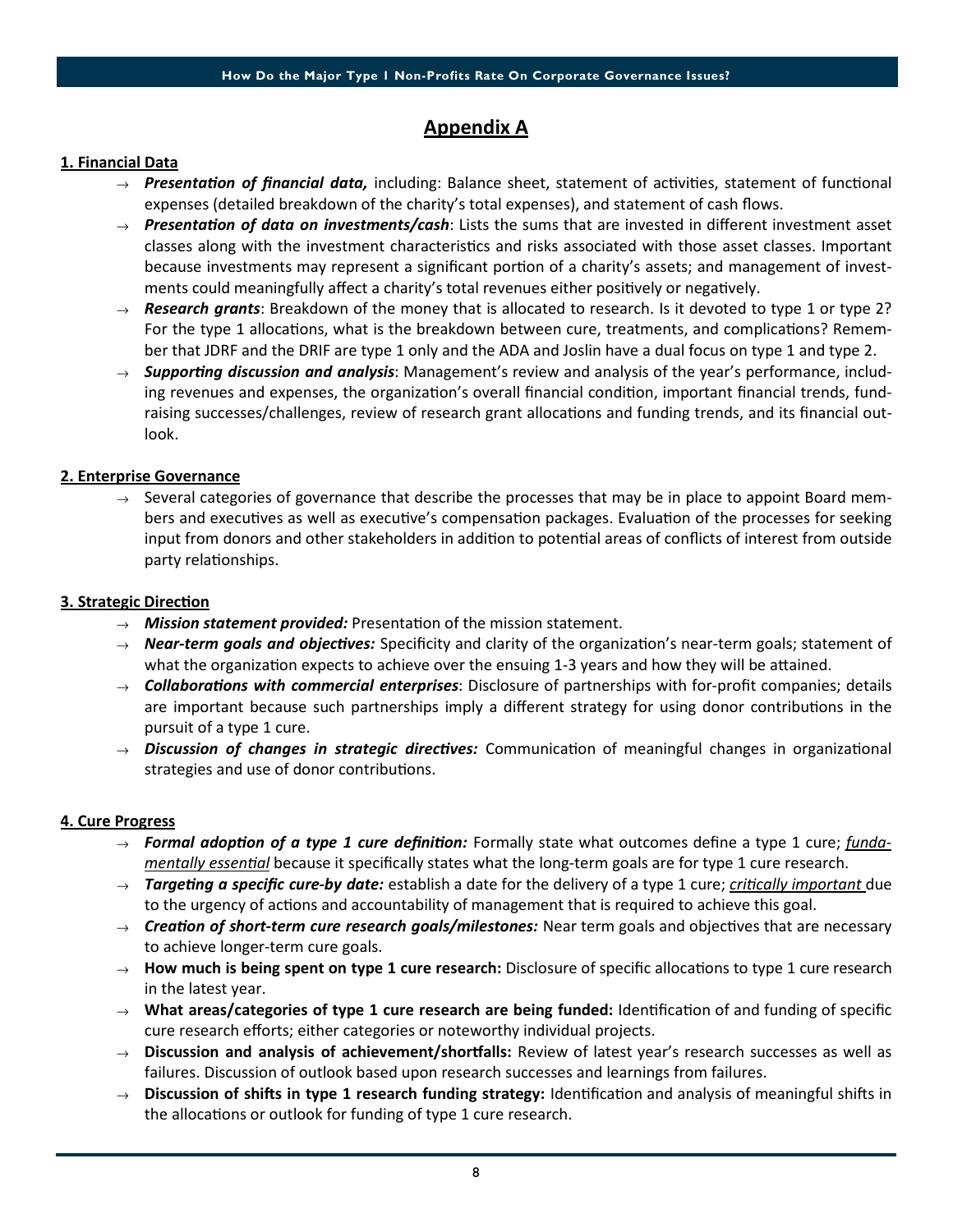### Appendix B

#### **Transparency**

- $\rightarrow$  What information is communicated?
- $\rightarrow$  How is it communicated? In what documents? Where can it be located?
- $\rightarrow$  Is the information easily accessible?

#### **Consistency**

- $\rightarrow$  Sameness of reporting information in different documents and on the website
- $\rightarrow$  Sameness of factual disclosures and messages contained in those disclosures

#### **Timeliness**

 $\rightarrow$  How quickly public disclosure of key relevant information is made available; for document releases the benchmark that is used is the SEC guidelines for small public companies that have a public stock float (market value of tradable stock) of \$75 million or less. This benchmark is less onerous than the timeliness requirements imposed by SEC for large public companies. For example, the SEC guideline for filing an annual report with the SEC for a small public company is no later than 90 days after the fiscal year ends.<sup>3</sup>

#### **Thoroughness**

- $\rightarrow$  Accuracy and descriptiveness of the disclosures
- $\rightarrow$  Clarity of disclosure
- $\rightarrow$  Inclusion of the necessary supporting information and analysis for a stakeholder to fully understand the issue and assess the situation
- $\rightarrow$  Inclusion of the necessary supporting information and analysis for a stakeholder to fully understand the issue and assess the situation

### Appendix C

#### Ratings

- 5-Donor is fully informed on the topic.
- 4—Donor is able to reach a conclusion with small gaps of information.
- 3—Donor is able to reach a conclusion with large gaps of information. There are significant gaps of information in some source documents. Therefore, much extra effort is required by the donor to piece together a complete picture.
- 2-Donor has insufficient information to draw a conclusion.
- 1-Donor has no information to evaluate the topic.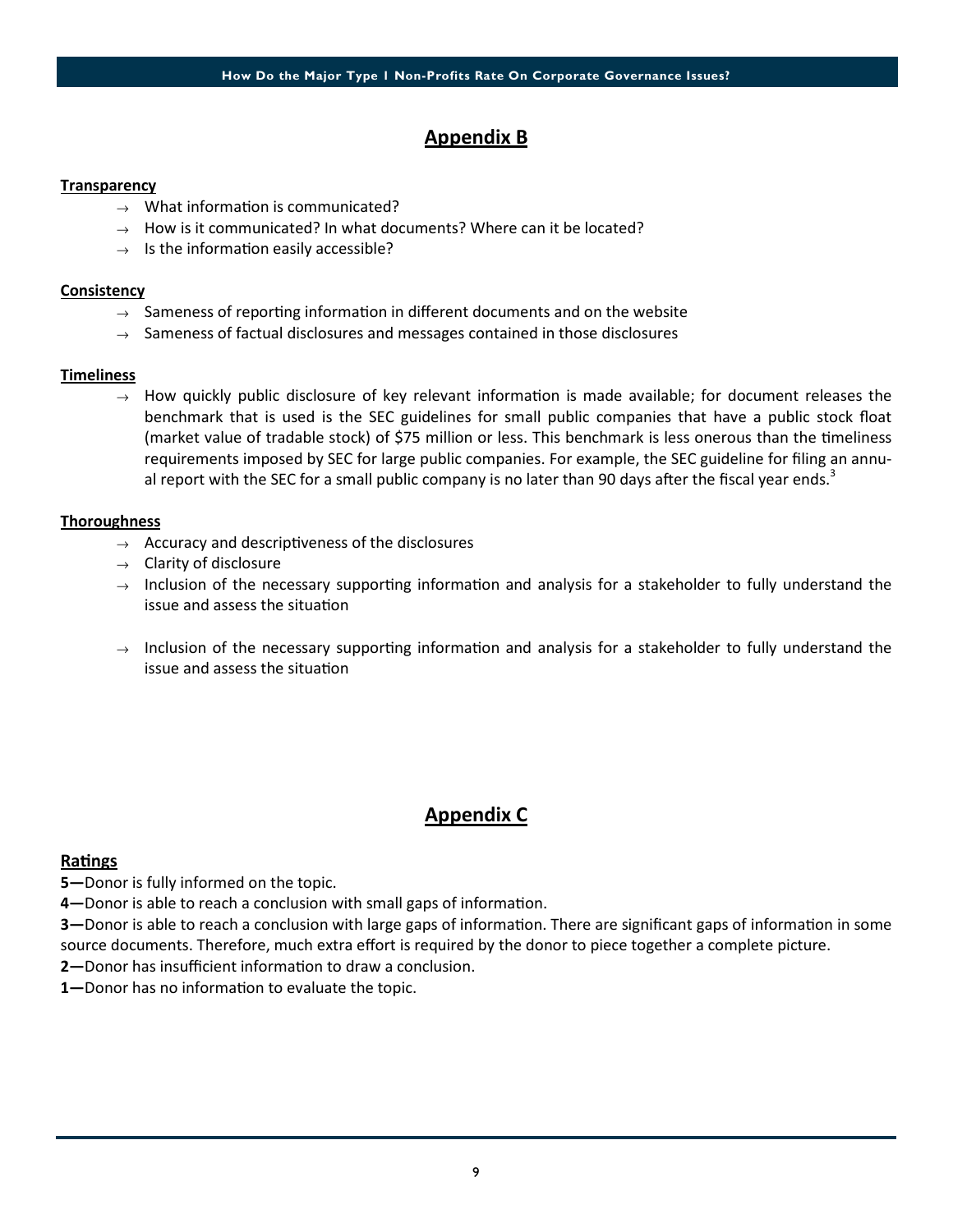# Appendix D

| <b>ADA</b>                                                   |                |                |                |                 |                                |  |
|--------------------------------------------------------------|----------------|----------------|----------------|-----------------|--------------------------------|--|
|                                                              | Transparency   | Consistency    | Timeliness     |                 | motoughtess<br>Overall ratings |  |
| <b>Presentation of Financial Data</b>                        | 3.0            | 2.8            | 3.0            | 2.8             | 2.9                            |  |
| <b>Financial statements</b>                                  | 4              | 4              | 4              | Δ               | 4.0                            |  |
| Investments/cash                                             | 4              | 3              | 4              | 3               | 3.5                            |  |
| Research grants                                              | $\overline{2}$ | $\overline{2}$ | $\overline{2}$ | $\overline{2}$  | 2.0                            |  |
| Supporting discussion and analysis                           | $\overline{2}$ | $\overline{2}$ | $\overline{2}$ | $\overline{2}$  | 2.0                            |  |
| <b>Enterprise Governance</b>                                 | 1.9            | 1.7            | 1.7            | 1.7             | 1.8                            |  |
| Executive officer and director appointment process           | 1              | $\mathbf{1}$   | 1              |                 | 1.0                            |  |
| Board member and executive officer biographies               | 3              | $\overline{2}$ | 3              | 3               | 2.8                            |  |
| Board committee composition                                  | 1              | $\mathbf{1}$   | $\mathbf{1}$   | 1               | 1.0                            |  |
| Process for determining management compensation              | 2              | $\overline{2}$ | $\overline{2}$ | $\overline{2}$  | 2.0                            |  |
| Incentive pay/policy                                         | 1              | $\mathbf{1}$   | 1              |                 | 1.0                            |  |
| Process for input from stakeholders                          | 2              | $\overline{2}$ | 2              | $\overline{2}$  | 2.0                            |  |
| Outside party relationships                                  | 3              | 3              | $\overline{2}$ | $\overline{2}$  | 2.5                            |  |
| <b>Strategic Direction</b>                                   | 3.7            | 3.3            | 3.7            | 2.7             | 3.3                            |  |
| Mission statement provided                                   | 5              | 5              | 5              | Δ               | 4.8                            |  |
| What are near-term specific goals and objectives             | 3              | $\overline{2}$ | $\overline{4}$ | $\overline{2}$  | 2.8                            |  |
| Collaborations with commercial enterprises                   | <b>NA</b>      | <b>NA</b>      | <b>NA</b>      | <b>NA</b>       |                                |  |
| Discussion of changes in strategic directives                | 3              | 3              | $\overline{2}$ | $\overline{2}$  | 2.5                            |  |
| <b>Cure Progress</b>                                         | 1.0            | 1.0            | 1.0            | 1.0             | 1.0                            |  |
| Adopted formal definition of a type 1 cure                   | 1              | 1              | 1              | 1               | 1.0                            |  |
| A specific cure-by date                                      | 1              | $\mathbf{1}$   | $\mathbf{1}$   | $\mathbf{1}$    | 1.0                            |  |
| Creation of short-term cure research goals/milestones        | 1              | $\mathbf{1}$   | $\mathbf{1}$   | 1               | 1.0                            |  |
| Spending on type 1 cure research                             | $\mathbf{1}$   | $\mathbf{1}$   | 1              | $\mathbf{1}$    | 1.0                            |  |
| Areas of type 1 cure research funding                        | 1              | $\mathbf{1}$   | $\mathbf{1}$   | 1               | 1.0                            |  |
| Discussion and analysis of achievements/shortfalls           | $\mathbf{1}$   | $\mathbf{1}$   | $\mathbf{1}$   | 1               | 1.0                            |  |
| Discussion of any shifts in type 1 research funding strategy | $\mathbf{1}$   | $\mathbf{1}$   | $\mathbf{1}$   | $1\overline{ }$ | 1.0                            |  |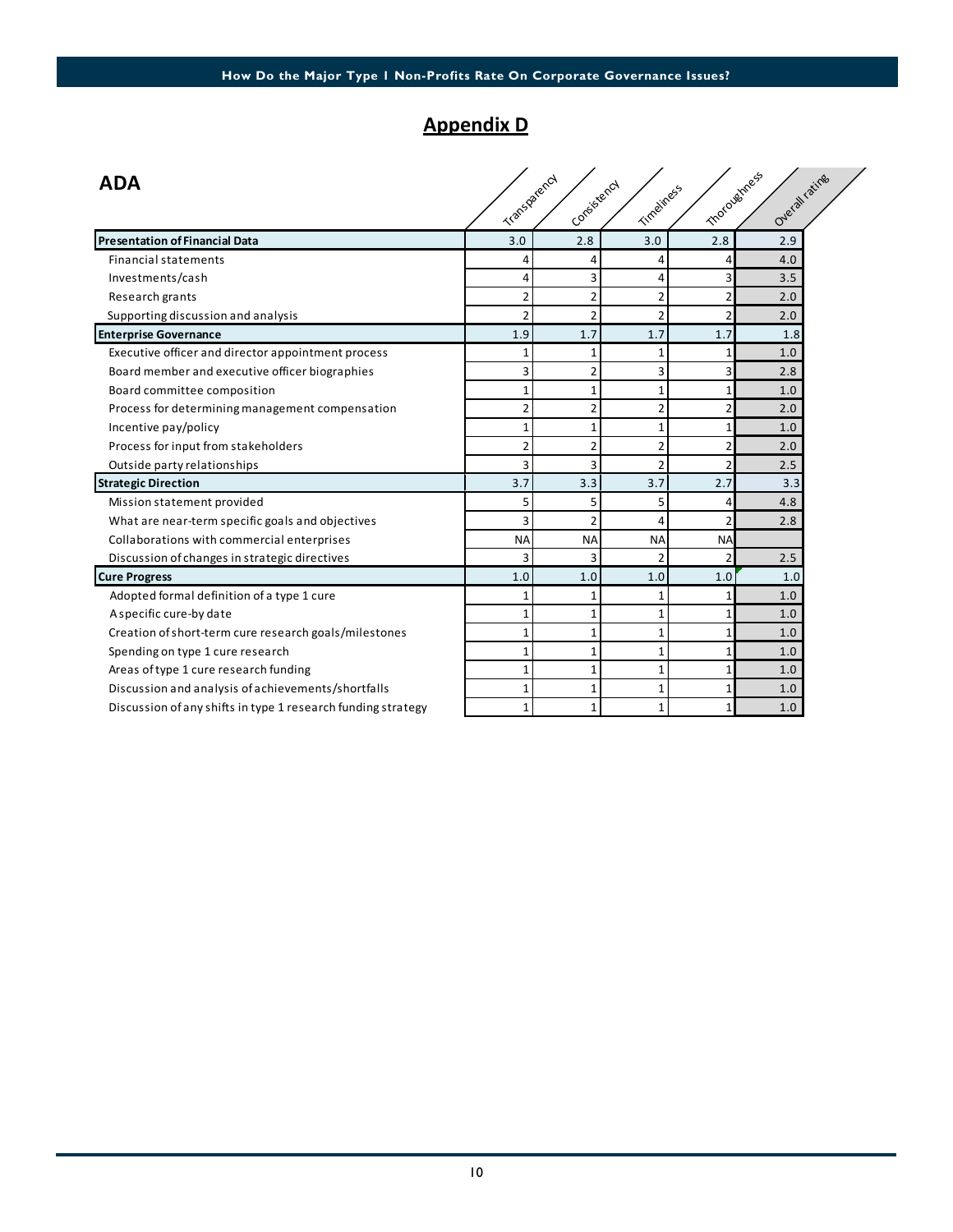| <b>DRIF</b>                                                  | Transparency   | Consistency    | Timeliness     |                | motoughtess<br>Overall ratings |  |
|--------------------------------------------------------------|----------------|----------------|----------------|----------------|--------------------------------|--|
| <b>Financial Data</b>                                        | 3.0            | 3.0            | 3.5            | 2.8            | 3.1                            |  |
| <b>Financial statements</b>                                  | 4              | 3              | 4              | 4              | 3.8                            |  |
| Investments/cash                                             | 3              | 3              | 4              | 3              | 3.3                            |  |
| Research grants                                              | 3              | 4              | 4              | 2              | 3.3                            |  |
| Supporting discussion and analysis                           |                | $\overline{2}$ | $\overline{2}$ | $\overline{2}$ | 2.0                            |  |
| <b>Enterprise Governance</b>                                 | 1.4            | 1.6            | 1.7            | 1.4            | 1.5                            |  |
| Executive officer and director appointment process           |                | 1              |                | 1              | 1.0                            |  |
| Board member and executive officer biographies               | 3              | 3              | 3              | 3              | 3.0                            |  |
| Board committee composition                                  |                | $\mathbf{1}$   |                | 1              | 1.0                            |  |
| Process for determining management compensation              |                | 1              |                |                | 1.0                            |  |
| Incentive pay/policy                                         |                | 1              | 1              | 1              | 1.0                            |  |
| Process for input from stakeholders                          |                | 1              | 1              |                | 1.0                            |  |
| Outside party relationships                                  |                | 3              | 4              | $\overline{2}$ | 2.8                            |  |
| <b>Strategic Direction</b>                                   | 3.0            | 2.5            | 3.0            | 2.3            | 2.7                            |  |
| Mission statement provided                                   | 5              | 5              | 5              | 4              | 4.8                            |  |
| What are near-term specific goals and objectives             | 2              | 2              | $\overline{2}$ | $\overline{2}$ | 2.0                            |  |
| Collaborations with commercial enterprises                   | $\mathbf{1}$   | $\mathbf{1}$   | $\mathbf{1}$   | $\mathbf{1}$   | 1.0                            |  |
| Discussion of changes in strategic directives                | 4              | $\overline{2}$ | 4              | $\overline{2}$ | 3.0                            |  |
| <b>Cure Progress</b>                                         | 2.0            | 2.0            | 2.1            | 2.0            | 2.0                            |  |
| Adopted formal definition of a type 1 cure                   |                | 1              |                |                | 1.0                            |  |
| A specific cure-by date                                      |                | 1              |                |                | 1.0                            |  |
| Creation of short-term cure research goals/milestones        | $\overline{2}$ | 2              | 2              | 2              | 2.0                            |  |
| Spending on type 1 cure research                             | 4              | 4              | 4              | 4              | 4.0                            |  |
| Areas of type 1 cure research funding                        | 2              | $\overline{2}$ | 3              | 3              | 2.5                            |  |
| Discussion and analysis of achievements/shortfalls           | 3              | 3              | 3              | 2              | 2.8                            |  |
| Discussion of any shifts in type 1 research funding strategy | $\mathbf{1}$   | $\mathbf{1}$   | $\mathbf{1}$   | $\mathbf{1}$   | 1.0                            |  |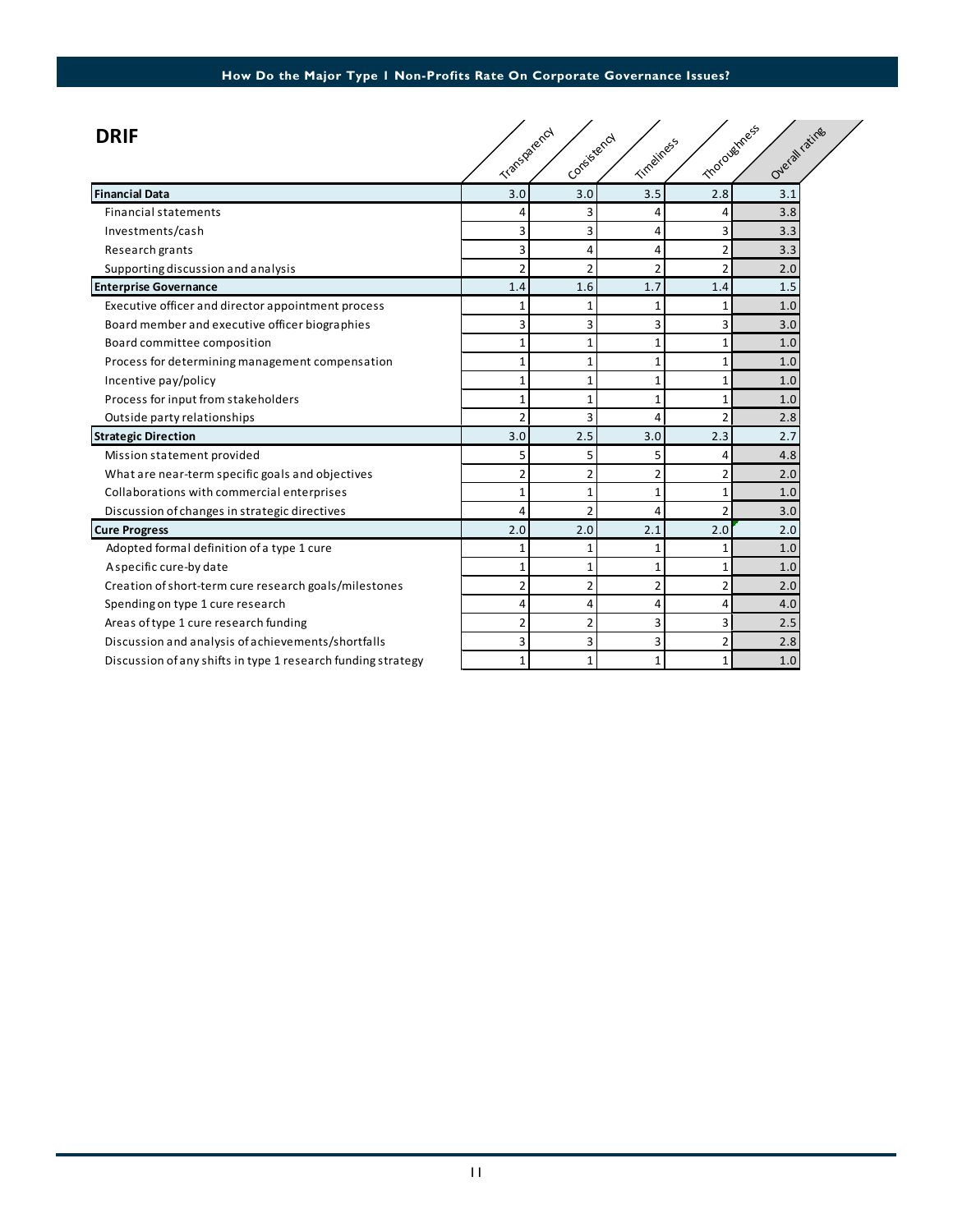| <b>JDRF</b>                                                  | Transparency             | Conteistency   | Timeliness     |                | motoughtess<br>Overall ratings |  |
|--------------------------------------------------------------|--------------------------|----------------|----------------|----------------|--------------------------------|--|
|                                                              |                          |                |                |                |                                |  |
| <b>Financial Data</b>                                        | 3.3                      | 2.5            | 3.3            | 3.0            | 3.0                            |  |
| <b>Financial statements</b>                                  | 4                        | 3              | 4              | 4              | 3.8                            |  |
| Investments/cash                                             | 4                        | 3              | 4              | 3              | 3.5                            |  |
| Research grants                                              | 3                        | $\overline{2}$ | 3              | 3              | 2.8                            |  |
| Supporting discussion and analysis                           | 2                        | $\overline{2}$ | $\overline{2}$ | $\overline{2}$ | 2.0                            |  |
| <b>Enterprise Governance</b>                                 | 1.4                      | 1.4            | 1.4            | 1.4            | 1.4                            |  |
| Executive officer and director appointment process           | 1                        | $\mathbf{1}$   | $\mathbf{1}$   | $\overline{1}$ | 1.0                            |  |
| Board member and executive officer biographies               | $\overline{2}$           | $\overline{2}$ | $\overline{2}$ | $\overline{2}$ | 2.0                            |  |
| Board committee composition                                  | $\mathbf{1}$             | $\mathbf{1}$   | $\mathbf{1}$   | $\mathbf{1}$   | 1.0                            |  |
| Process for determining management compensation              | 1                        | $\mathbf{1}$   | $\mathbf{1}$   |                | 1.0                            |  |
| Incentive pay/policy                                         | 1                        | $\mathbf{1}$   | $\mathbf{1}$   | $\mathbf{1}$   | 1.0                            |  |
| Process for input from stakeholders                          | $\overline{2}$           | $\overline{2}$ | $\overline{2}$ | 2              | 2.0                            |  |
| Outside party relationships                                  | 2                        | $\overline{2}$ | $\overline{2}$ | $\overline{2}$ | 2.0                            |  |
| <b>Strategic Direction</b>                                   | 2.8                      | 2.8            | 2.8            | 2.8            | 2.8                            |  |
| Mission statement provided                                   | 5                        | 5              | 5              | 5              | 5.0                            |  |
| What are near-term specific goals and objectives             | $\overline{2}$           | $\overline{2}$ | $\overline{2}$ | 2              | 2.0                            |  |
| Collaborations with commercial enterprises                   | $\overline{2}$           | $\overline{2}$ | $\overline{2}$ | $\overline{2}$ | 2.0                            |  |
| Discussion of changes in strategic directives                | $\overline{\phantom{a}}$ | $\overline{2}$ | $\overline{2}$ | $\overline{2}$ | 2.0                            |  |
| <b>Cure Progress</b>                                         | 2.0                      | 1.9            | 2.0            | 1.7            | 1.9                            |  |
| Adopted formal definition of a type 1 cure                   | 1                        | $\mathbf{1}$   | $\mathbf{1}$   | 1              | 1.0                            |  |
| A specific cure-by date                                      | $\mathbf{1}$             | $\mathbf{1}$   | $\mathbf{1}$   | 1              | 1.0                            |  |
| Creation of short-term cure research goals/milestones        | $\overline{a}$           | 2              | $\overline{2}$ | $\overline{2}$ | 2.0                            |  |
| Spending on type 1 cure research                             | 3                        | $\overline{2}$ | 3              | 2              | 2.5                            |  |
| Areas of type 1 cure research funding                        | 3                        | $\overline{2}$ | 3              | $\overline{2}$ | 2.5                            |  |
| Discussion and analysis of achievements/shortfalls           | $\overline{2}$           | 3              | $\overline{2}$ | $\overline{2}$ | 2.3                            |  |
| Discussion of any shifts in type 1 research funding strategy | 2                        | $\overline{2}$ | $\overline{2}$ | $\overline{2}$ | 2.0                            |  |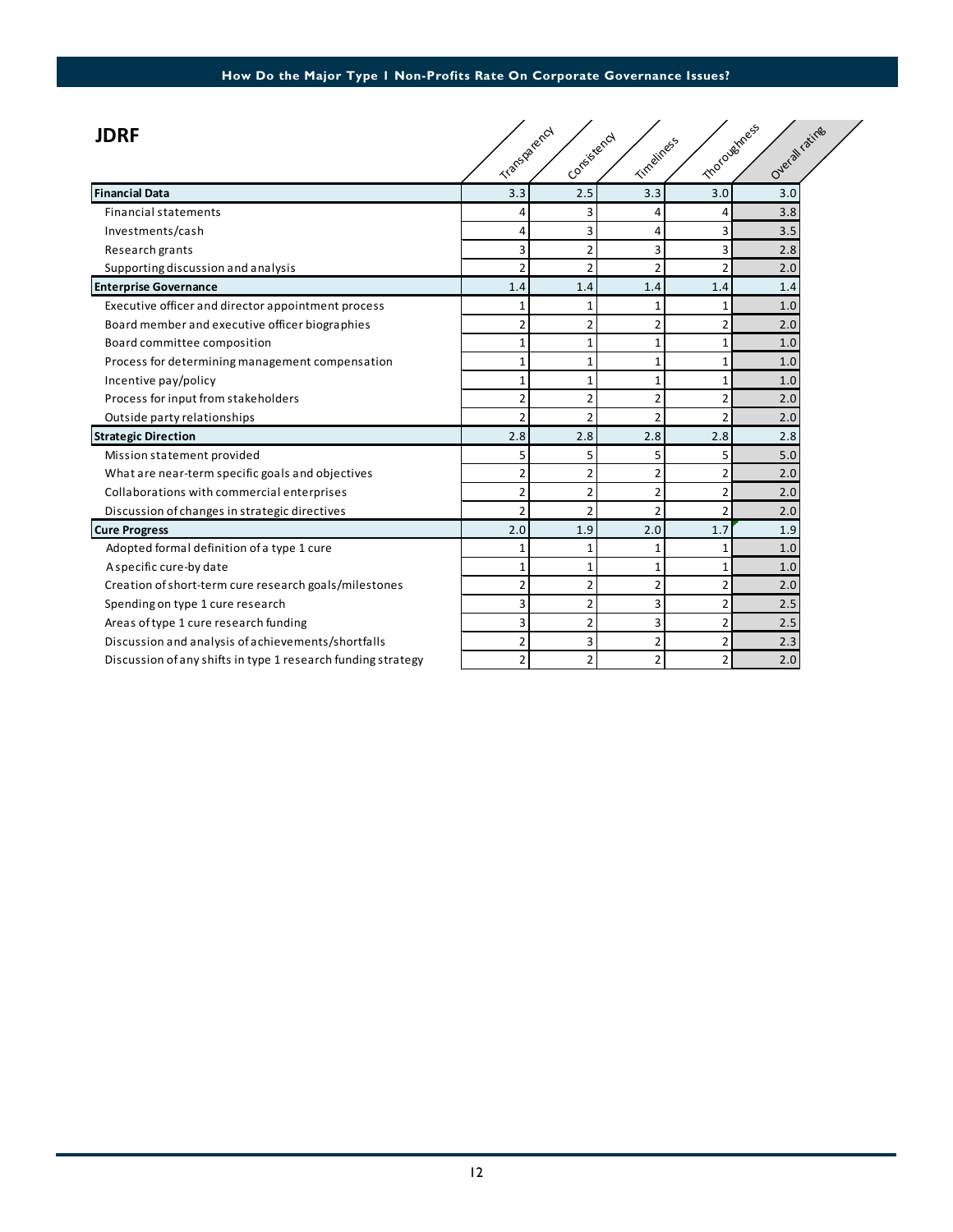| Joslin                                                       | Transparency   | Consistency    | Timeliness     |                | motoughtess<br>Overall ratings |  |
|--------------------------------------------------------------|----------------|----------------|----------------|----------------|--------------------------------|--|
| <b>Financial Data</b>                                        | 2.5            | 2.5            | 2.5            | 2.3            | 2.4                            |  |
| <b>Financial statements</b>                                  | 3              | 3              | 2              | 2              | 2.5                            |  |
| Investments/cash                                             | 3              | $\overline{3}$ | $\overline{4}$ | 3              | 3.3                            |  |
| Research grants                                              | $\overline{2}$ | $\overline{2}$ | $\overline{2}$ | $\overline{2}$ | 2.0                            |  |
| Supporting discussion and analysis                           | $\overline{2}$ | $\overline{2}$ | $\overline{2}$ | $\overline{2}$ | 2.0                            |  |
| <b>Enterprise Governance</b>                                 | 1.3            | 1.3            | 1.3            | 1.3            | 1.3                            |  |
| Executive officer and director appointment process           | 1              | $\mathbf{1}$   | 1              | 1              | 1.0                            |  |
| Board member and executive officer biographies               | $\overline{2}$ | $\overline{2}$ | $\overline{2}$ | $\overline{2}$ | 2.0                            |  |
| Board committee composition                                  | $\mathbf{1}$   | $\mathbf{1}$   | $\mathbf{1}$   | $\mathbf{1}$   | 1.0                            |  |
| Process for determining management compensation              | $\overline{2}$ | $\overline{2}$ | $\overline{2}$ | $\overline{2}$ | 2.0                            |  |
| Incentive pay/policy                                         | 1              | 1              | 1              | 1              | 1.0                            |  |
| Process for input from stakeholders                          | 1              | $\mathbf{1}$   | $\mathbf{1}$   | 1              | 1.0                            |  |
| Outside party relationships                                  |                | $\mathbf{1}$   | $\mathbf{1}$   | $\mathbf{1}$   | 1.0                            |  |
| <b>Strategic Direction</b>                                   | 2.8            | 2.5            | 2.3            | 2.5            | 2.5                            |  |
| Mission statement provided                                   | 5              | 4              | 3              | 4              | 4.0                            |  |
| What are near-term specific goals and objectives             | $\overline{2}$ | $\overline{2}$ | $\overline{2}$ | $\overline{2}$ | 2.0                            |  |
| Collaborations with commercial enterprises                   | $\overline{2}$ | $\overline{2}$ | $\overline{2}$ | $\overline{2}$ | 2.0                            |  |
| Discussion of changes in strategic directives                | $\overline{2}$ | $\overline{2}$ | $\overline{2}$ | $\overline{2}$ | 2.0                            |  |
| <b>Cure Progress</b>                                         | 1.6            | 1.3            | 1.3            | 1.3            | 1.4                            |  |
| Adopted formal definition of a type 1 cure                   | 1              | 1              | 1              | 1              | 1.0                            |  |
| A specific cure-by date                                      | $\mathbf{1}$   | $\mathbf{1}$   | $\mathbf{1}$   | $\mathbf{1}$   | 1.0                            |  |
| Creation of short-term cure research goals/milestones        | $\mathbf{1}$   | $\mathbf{1}$   | $\mathbf{1}$   | $\mathbf{1}$   | 1.0                            |  |
| Spending on type 1 cure research                             | 1              | $\mathbf{1}$   | $\mathbf{1}$   | 1              | 1.0                            |  |
| Areas of type 1 cure research funding                        | 3              | $\overline{2}$ | $\overline{2}$ | $\overline{2}$ | 2.3                            |  |
| Discussion and analysis of achievements/shortfalls           | 3              | $\overline{2}$ | $\overline{2}$ | $\overline{2}$ | 2.3                            |  |
| Discussion of any shifts in type 1 research funding strategy | $\mathbf{1}$   | $\mathbf{1}$   | $\mathbf{1}$   | $1\vert$       | 1.0                            |  |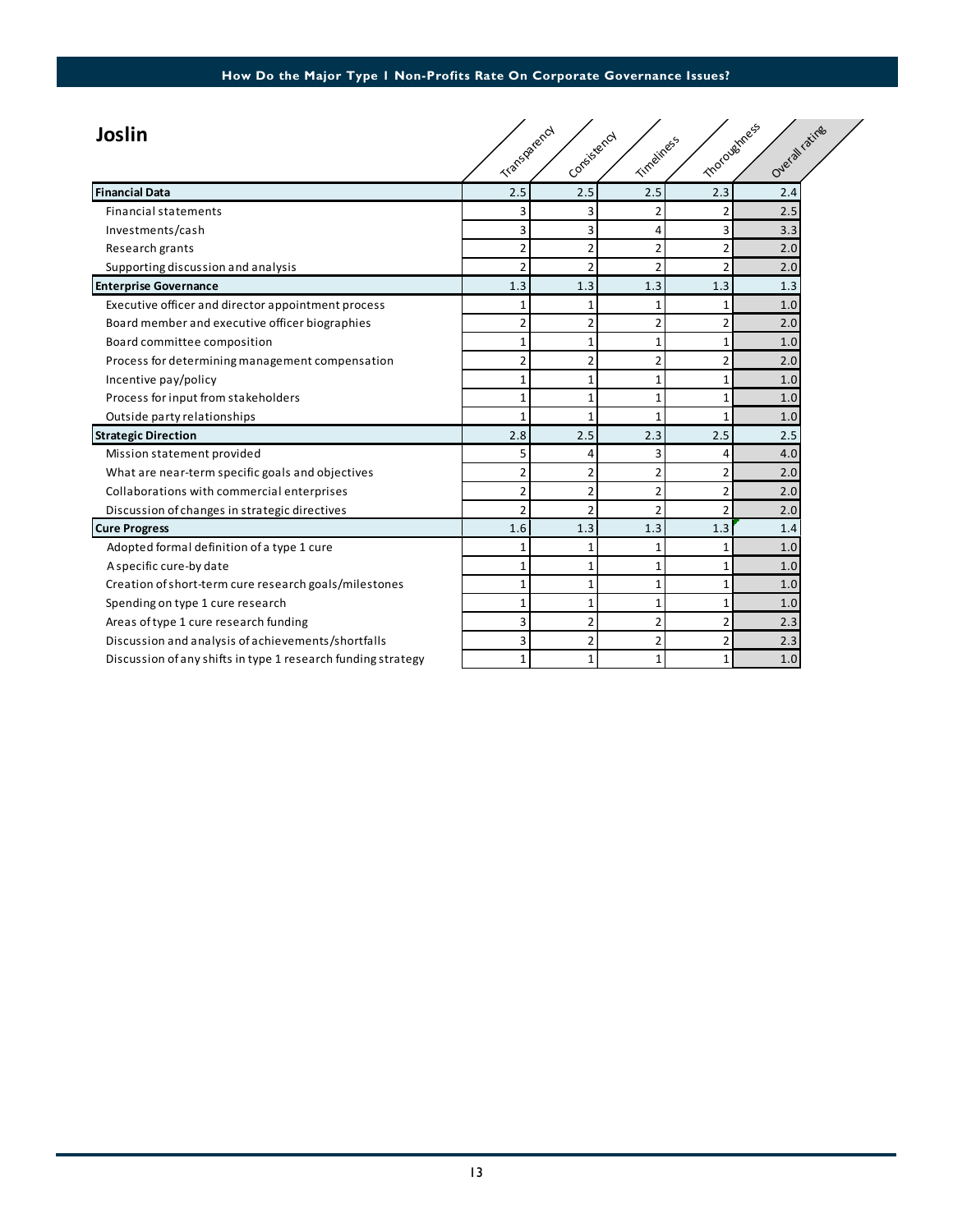| <b>Summary</b>                                               |     |      |      |       |          |  |
|--------------------------------------------------------------|-----|------|------|-------|----------|--|
|                                                              | ADA | DRIF | 1088 | Josin | Industry |  |
| <b>Financial Data</b>                                        | 2.9 | 3.1  | 3.0  | 2.4   | 2.8      |  |
| <b>Financial statements</b>                                  | 4.0 | 3.8  | 3.8  | 2.5   | 3.5      |  |
| Investments/cash                                             | 3.5 | 3.3  | 3.5  | 3.3   | 3.4      |  |
| Research grants                                              | 2.0 | 3.3  | 2.8  | 2.0   | 2.5      |  |
| Supporting discussion and analysis                           | 2.0 | 2.0  | 2.0  | 2.0   | 2.0      |  |
| <b>Enterprise Governance</b>                                 | 1.8 | 1.5  | 1.4  | 1.3   | 1.5      |  |
| Executive officer and director appointment process           | 1.0 | 1.0  | 1.0  | 1.0   | 1.0      |  |
| Board member and executive officer biographies               | 2.8 | 3.0  | 2.0  | 2.0   | 2.4      |  |
| Board committee composition                                  | 1.0 | 1.0  | 1.0  | 1.0   | 1.0      |  |
| Process for determining management compensation              | 2.0 | 1.0  | 1.0  | 2.0   | 1.5      |  |
| Incentive pay/policy                                         | 1.0 | 1.0  | 1.0  | 1.0   | 1.0      |  |
| Process for input from stakeholders                          | 2.0 | 1.0  | 2.0  | 1.0   | 1.5      |  |
| Outside party relationships                                  | 2.5 | 2.8  | 2.0  | 1.0   | 2.1      |  |
| <b>Strategic Direction</b>                                   | 3.3 | 2.7  | 2.8  | 2.5   | 2.8      |  |
| Mission statement provided                                   | 4.8 | 4.8  | 5.0  | 4.0   | 4.6      |  |
| What are near-term specific goals and objectives             | 2.8 | 2.0  | 2.0  | 2.0   | 2.2      |  |
| Collaborations with commercial enterprises                   |     | 1.0  | 2.0  | 2.0   | 1.3      |  |
| Discussion of changes in strategic directives                | 2.5 | 3.0  | 2.0  | 2.0   | 2.4      |  |
| <b>Cure Progress</b>                                         | 1.0 | 2.0  | 1.9  | 1.4   | 1.6      |  |
| Adopted formal definition of a tye 1 cure                    | 1.0 | 1.0  | 1.0  | 1.0   | 1.0      |  |
| A specific cure-by date                                      | 1.0 | 1.0  | 1.0  | 1.0   | 1.0      |  |
| Creation of short-term cure research goals/milestones        | 1.0 | 2.0  | 2.0  | 1.0   | 1.5      |  |
| Spending on type 1 cure research                             | 1.0 | 4.0  | 2.5  | 1.0   | 2.1      |  |
| Areas of type 1 cure research funding                        | 1.0 | 2.5  | 2.5  | 2.3   | 2.1      |  |
| Discussion and analysis of achievements/shortfalls           | 1.0 | 2.8  | 2.3  | 2.3   | 2.1      |  |
| Discussion of any shifts in type 1 research funding strategy | 1.0 | 1.0  | 2.0  | 1.0   | 1.3      |  |